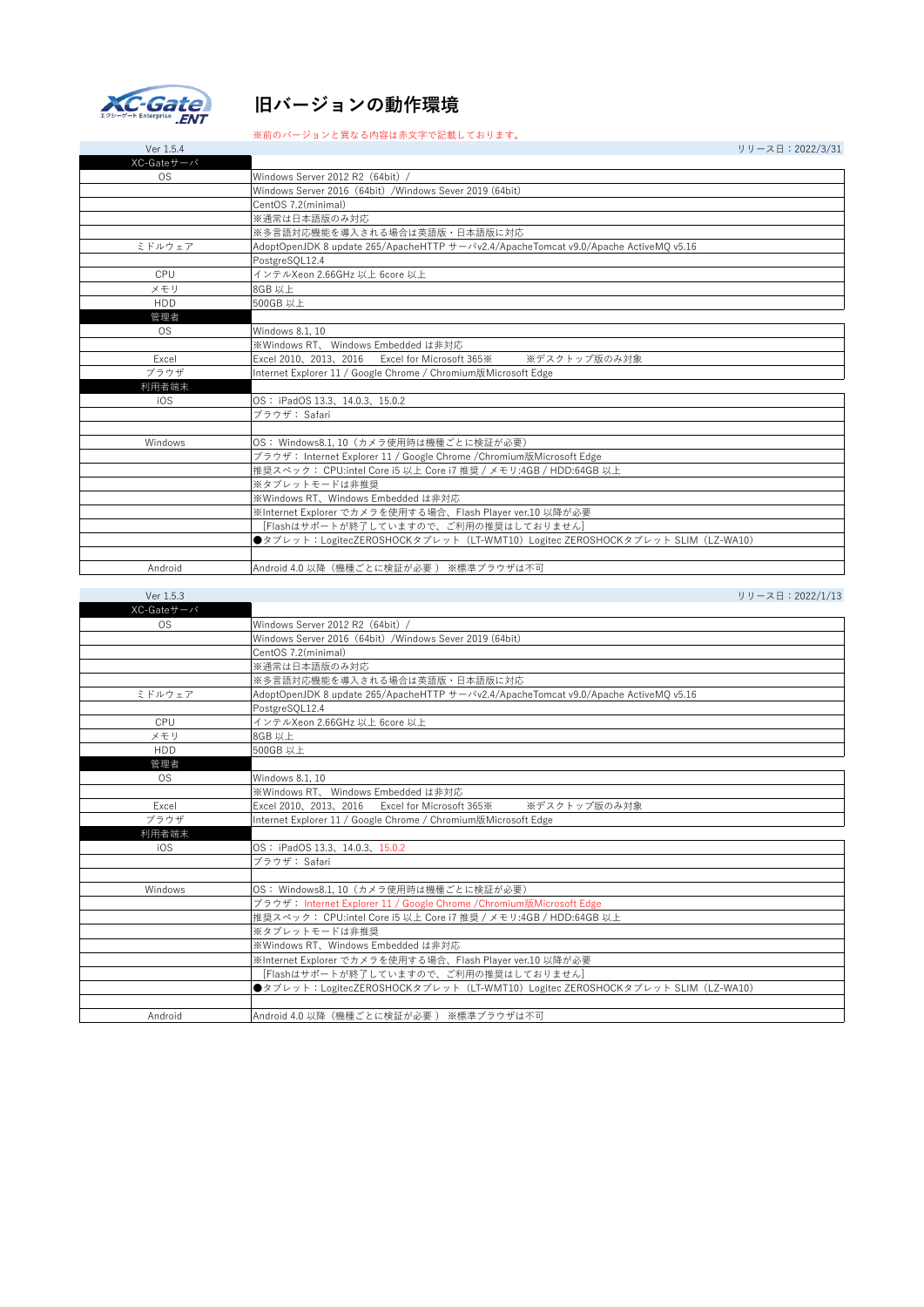| Ver 1.5.2  |                                                                                             | リリース日: 2021/6/30 |
|------------|---------------------------------------------------------------------------------------------|------------------|
| XC-Gateサーバ |                                                                                             |                  |
| <b>OS</b>  | Windows Server 2012 R2 (64bit) /                                                            |                  |
|            | Windows Server 2016 (64bit) /Windows Sever 2019 (64bit)                                     |                  |
|            | CentOS 7.2(minimal)                                                                         |                  |
| ミドルウェア     | AdoptOpenJDK 8 update 265/ApacheHTTP $+ - x y 2.4/A$ pacheTomcat v9.0/Apache ActiveMQ v5.16 |                  |
|            | PostgreSOL12.4                                                                              |                  |
| CPU        | インテルXeon 2.66GHz 以上 6core 以上                                                                |                  |
| メモリ        | 8GB 以上                                                                                      |                  |
| <b>HDD</b> | 500GB 以上                                                                                    |                  |
| 管理者        |                                                                                             |                  |
| <b>OS</b>  | Windows 8.1, 10                                                                             |                  |
|            | ※Windows RT、 Windows Embedded は非対応                                                          |                  |
|            | ※Internet Explorer でカメラを使用する場合、Flash Player ver.10 以降が必要                                    |                  |
|            | [Flashはサポートが終了していますので、ご利用の推奨はしておりません]                                                       |                  |
|            |                                                                                             |                  |
| Excel      | Excel 2010, 2013, 2016 Excel for Microsoft 365 %<br>※デスクトップ版のみ対象                            |                  |
| ブラウザ       | Internet Explorer 10,11 / Google Chrome / Microsoft Edge / Chromium版Microsoft Edge          |                  |
| 利用者端末      |                                                                                             |                  |
| i0S        | OS: iOS12.1、iPadOS 13.3、14.0.3                                                              |                  |
|            | ブラウザ: Safari                                                                                |                  |
|            | 推奨スペック: iPad Air 以上、iPad PRO、iPad(第六世代) 推奨 / iPad mini2 以上 iPad mini3 推奨                    |                  |
| Windows    | OS: Windows8.1.10 (カメラ使用時は機種ごとに検証が必要)                                                       |                  |
|            | ブラウザ: Internet Explorer 10,11 / Google Chrome / Microsoft Edge / Chromium版Microsoft Edge    |                  |
|            | 推奨スペック: CPU:intel Core i5 以上 Core i7 推奨 / メモリ:4GB / HDD:64GB 以上                             |                  |
|            | ※タブレットモードは非推奨                                                                               |                  |
|            | ※Windows RT、Windows Embedded は非対応                                                           |                  |
|            | ※ブラウザでカメラを使用する場合、SSL 通信オプションが必要                                                             |                  |
|            | ※Internet Explorer でカメラを使用する場合、Flash Player ver.10 以降が必要                                    |                  |
|            | [Flashはサポートが終了していますので、ご利用の推奨はしておりません]                                                       |                  |
|            |                                                                                             |                  |
| Android    | Android 4.0 以降 (機種ごとに検証が必要) ※標準ブラウザは不可                                                      |                  |

| Ver 1.5.1  | リリース日: 2021/2/26                                                                                                       |
|------------|------------------------------------------------------------------------------------------------------------------------|
| XC-Gateサーバ |                                                                                                                        |
| OS.        | Windows Server 2012 R2 (64bit) /                                                                                       |
|            | Windows Server 2016 (64bit) /Windows Sever 2019 (64bit)                                                                |
|            | CentOS 6.5(minimal), 7.2(minimal)                                                                                      |
| ミドルウェア     | AdoptOpenJDK 8 update 232/ApacheHTTP $\overline{y} - \overline{y}$ 2.4/ApacheTomcat v8.5/Apache ActiveMO/PostgreSQL9.6 |
| CPU        | インテルXeon 2.66GHz 以上 6core 以上                                                                                           |
| メモリ        | 8GB 以上                                                                                                                 |
| <b>HDD</b> | 500GB 以上                                                                                                               |
| 管理者        |                                                                                                                        |
| <b>OS</b>  | Windows 8.1.10                                                                                                         |
|            | ※Windows RT、 Windows Embedded は非対応                                                                                     |
|            | ※Internet Explorer でカメラを使用する場合、Flash Player ver.10 以降が必要                                                               |
|            | [Flashはサポートが終了していますので、ご利用の推奨はしておりません]                                                                                  |
|            |                                                                                                                        |
| Excel      | Excel 2010, 2013, 2016 Excel for Microsoft 365 %<br>※デスクトップ版のみ対象                                                       |
| ブラウザ       | Internet Explorer 10,11 / Google Chrome / Microsoft Edge / Chromium版Microsoft Edge                                     |
| 利用者端末      |                                                                                                                        |
| iOS        | OS: iOS12.1、iPadOS 13.3、14.0.1                                                                                         |
|            | ブラウザ: Safari                                                                                                           |
|            | 推奨スペック: iPad Air 以上、iPad PRO、iPad( 第六世代) 推奨 / iPad mini2 以上 iPad mini3 推奨                                              |
| Windows    | OS: Windows7, 8, 8.1, 10 (カメラ使用時は機種ごとに検証が必要)                                                                           |
|            | ブラウザ: Internet Explorer 10,11 / Google Chrome / Microsoft Edge / Chromium版Microsoft Edge                               |
|            | 推奨スペック: CPU:intel Core i5 以上 Core i7 推奨 / メモリ:4GB / HDD:64GB 以上                                                        |
|            | ※タブレットモードは非推奨                                                                                                          |
|            | ※Windows RT、Windows Embedded は非対応                                                                                      |
|            | ※ブラウザでカメラを使用する場合、SSL 通信オプションが必要                                                                                        |
|            |                                                                                                                        |
| Android    | 機種ごとに検証が必要です。詳細はお問い合わせください。                                                                                            |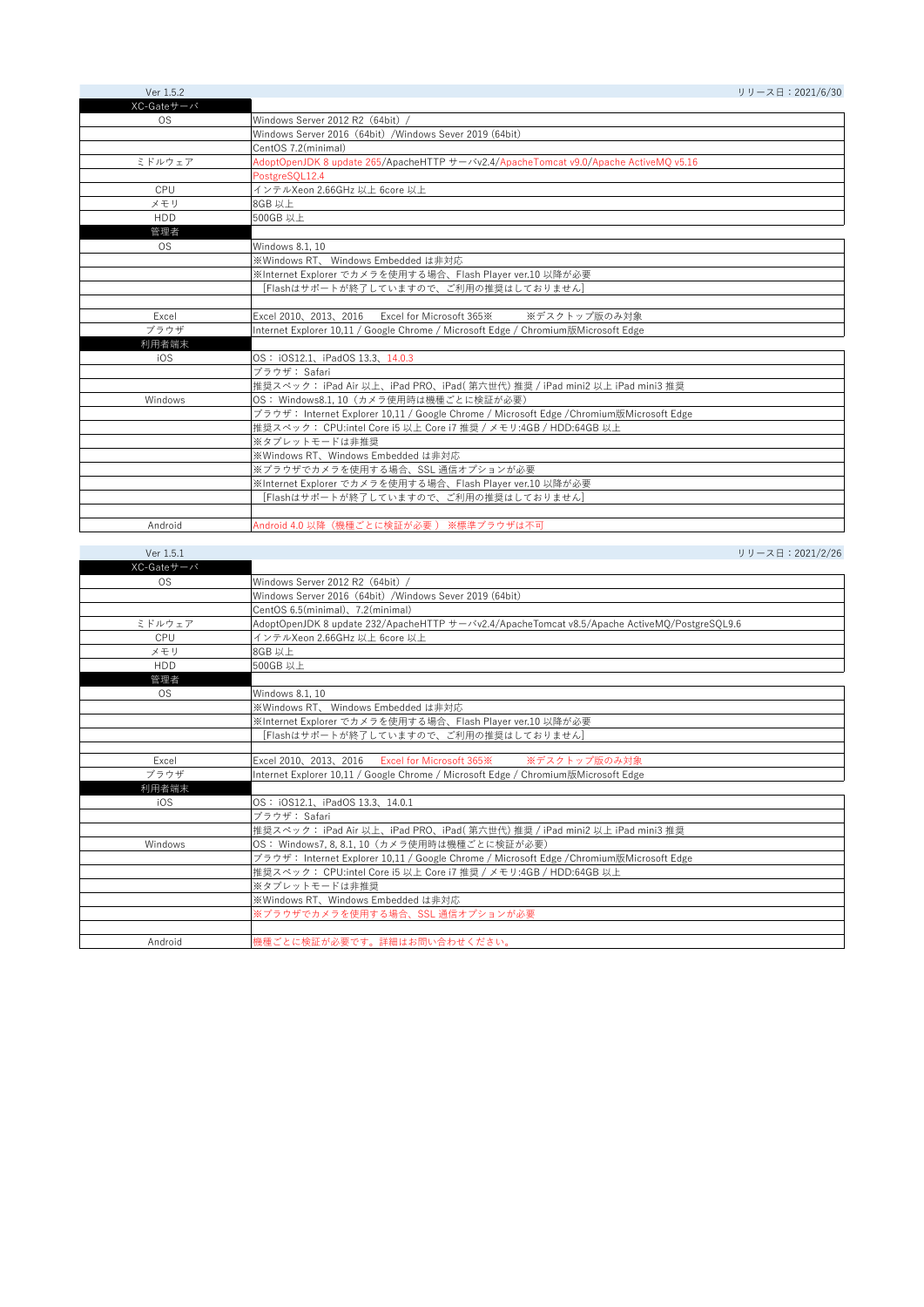| Ver 1.4.19 | リリース日: 2020/12/25                                                                                               |
|------------|-----------------------------------------------------------------------------------------------------------------|
| XC-Gateサーバ |                                                                                                                 |
| OS.        | Windows Server 2012 R2 (64bit) /                                                                                |
|            | Windows Server 2016 (64bit) /Windows Sever 2019 (64bit)                                                         |
|            | CentOS 6.5(minimal), 7.2(minimal)                                                                               |
| ミドルウェア     | AdoptOpenJDK 8 update 232/ApacheHTTP $\forall$ - $\forall$ v2.4/ApacheTomcat v8.5/Apache ActiveMQ/PostgreSQL9.6 |
| CPU        | インテルXeon 2.66GHz 以上 6core 以上                                                                                    |
| メモリ        | 8GB 以上                                                                                                          |
| <b>HDD</b> | 500GB 以上                                                                                                        |
| 管理者        |                                                                                                                 |
| <b>OS</b>  | Windows 8.1, 10                                                                                                 |
|            | ※Windows RT、 Windows Embedded は非対応                                                                              |
| Excel      | Excel 2010, 2013, 2016                                                                                          |
| ブラウザ       | Internet Explorer 10,11 / Google Chrome / Microsoft Edge / Chromium版Microsoft Edge                              |
| 利用者端末      |                                                                                                                 |
| iOS        | OS: iOS12.1、iPadOS 13.3、14.0.1                                                                                  |
|            | ブラウザ: Safari                                                                                                    |
|            | 推奨スペック: iPad Air 以上、iPad PRO、iPad(第六世代) 推奨 / iPad mini2 以上 iPad mini3 推奨                                        |
| Windows    | OS: Windows7, 8, 8.1, 10 (カメラ使用時は機種ごとに検証が必要)                                                                    |
|            | ブラウザ: Internet Explorer 10,11 / Google Chrome / Microsoft Edge / Chromium版Microsoft Edge                        |
|            | 推奨スペック: CPU:intel Core i5 以上 Core i7 推奨 / メモリ:4GB / HDD:64GB 以上                                                 |
|            | ※タブレットモードは非推奨                                                                                                   |
|            | ※Windows RT、Windows Embedded は非対応                                                                               |
|            | ※Internet Explorer でカメラを使用する場合、Flash Player ver.10 以降が必要                                                        |
|            | [Flashはサポートが終了していますので、ご利用の推奨はしておりません]                                                                           |
| Android    | お問合せください。 ※すべてのAndroid 端末での動作を保証するものではありません。                                                                    |

| Ver 1.4.18 | リリース日: 2020/10/1                                                                                      |
|------------|-------------------------------------------------------------------------------------------------------|
| XC-Gateサーバ |                                                                                                       |
| <b>OS</b>  | Windows Server 2012 R2 (64bit) /                                                                      |
|            | Windows Server 2016 (64bit) / Windows Sever 2019 (64bit)                                              |
|            | CentOS 6.5(minimal), 7.2(minimal)                                                                     |
| ミドルウェア     | AdoptOpenJDK 8 update 232/ApacheHTTP $+ - \nu v^2.4$ /ApacheTomcat v8.5/Apache ActiveMQ/PostgreSQL9.6 |
| CPU        | インテルXeon 2.66GHz 以上 6core 以上                                                                          |
| メモリ        | 8GB 以上                                                                                                |
| <b>HDD</b> | 500GB 以上                                                                                              |
| 管理者        |                                                                                                       |
| <b>OS</b>  | Windows 8.1, 10                                                                                       |
|            | ※Windows RT、 Windows Embedded は非対応                                                                    |
| Excel      | Excel 2010, 2013, 2016                                                                                |
| ブラウザ       | Internet Explorer 10,11 / Google Chrome / Microsoft Edge / Chromium版Microsoft Edge                    |
| 利用者端末      |                                                                                                       |
| iOS        | OS: iOS11.1, 12.1, iPad OS13.3                                                                        |
|            | ブラウザ: Safari                                                                                          |
|            | 推奨スペック: iPad Air 以上、iPad PRO、iPad(第六世代) 推奨 / iPad mini2 以上 iPad mini3 推奨                              |
| Windows    | OS: Windows7, 8, 8.1, 10 (カメラ使用時は機種ごとに検証が必要)                                                          |
|            | ブラウザ: Internet Explorer 10,11 / Google Chrome / Microsoft Edge /Chromium版Microsoft Edge               |
|            | 推奨スペック: CPU:intel Core i5 以上 Core i7 推奨 / メモリ:4GB / HDD:64GB 以上                                       |
|            | ※タブレットモードは非推奨                                                                                         |
|            | ※Windows RT、Windows Embedded は非対応                                                                     |
|            | ※Internet Explorer でカメラを使用する場合、Flash Player ver.10 以降が必要                                              |
|            | [Flashはサポートが終了していますので、ご利用の推奨はしておりません]                                                                 |
| Android    | お問合せください。 ※すべてのAndroid 端末での動作を保証するものではありません。                                                          |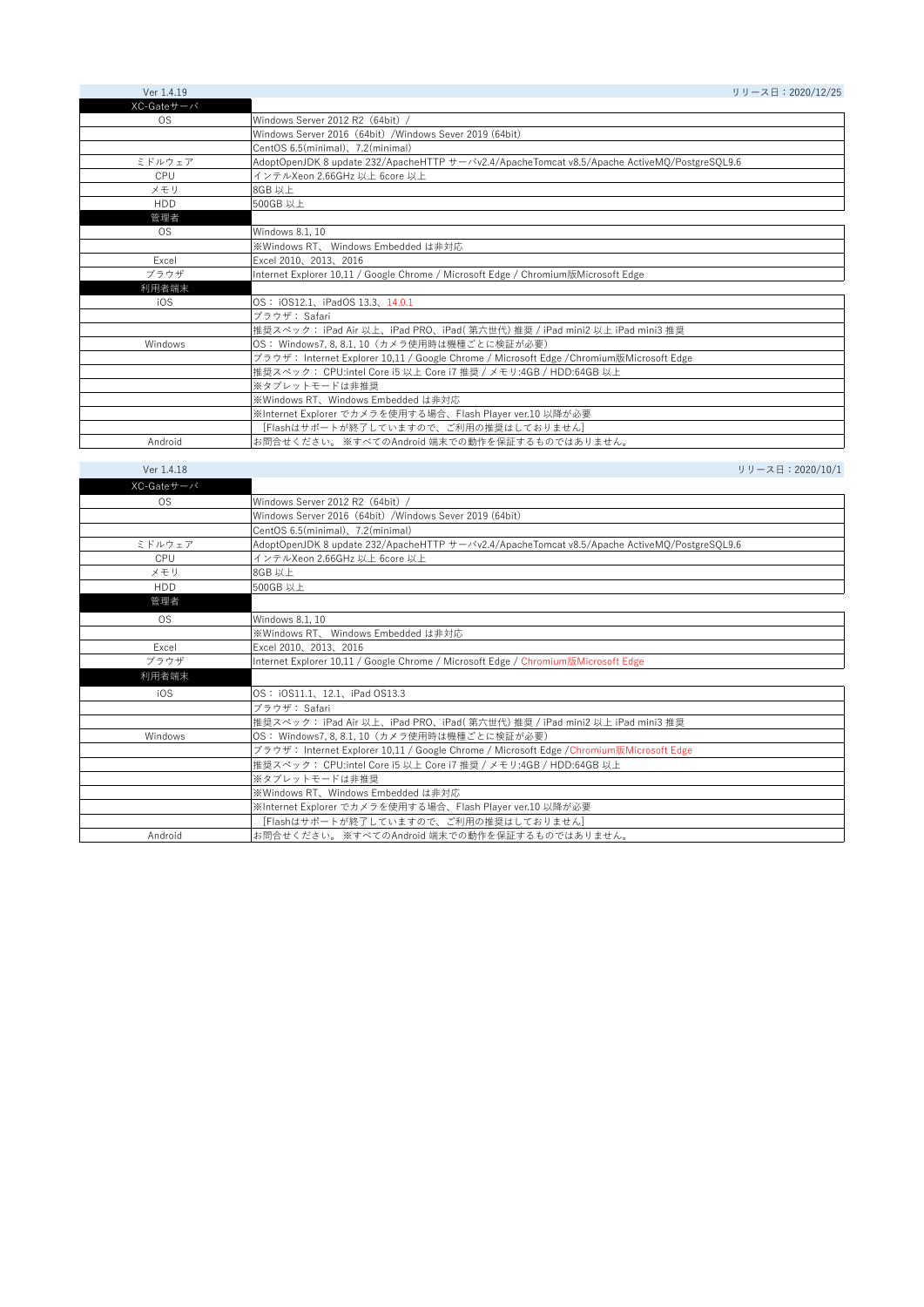| Ver 1.4.17 | リリース日: 2020/3/1                                                                                                 |
|------------|-----------------------------------------------------------------------------------------------------------------|
| XC-Gateサーバ |                                                                                                                 |
| OS.        | Windows Server 2012 R2 (64bit) /                                                                                |
|            | Windows Server 2016 (64bit) / Windows Sever 2019 (64bit)                                                        |
|            | CentOS 6.5(minimal), 7.2(minimal)                                                                               |
| ミドルウェア     | AdoptOpenJDK 8 update 232/ApacheHTTP $\forall$ - $\forall$ v2.4/ApacheTomcat v8.5/Apache ActiveMO/PostgreSOL9.6 |
| CPU        | インテルXeon 2.66GHz 以上 6core 以上                                                                                    |
| メモリ        | 8GB 以上                                                                                                          |
| <b>HDD</b> | 500GB 以上                                                                                                        |
| 管理者        |                                                                                                                 |
| OS.        | Windows 7, 8, 8.1, 10                                                                                           |
|            | ※Windows RT、 Windows Embedded は非対応                                                                              |
| Excel      | Excel 2010, 2013, 2016                                                                                          |
| ブラウザ       | Internet Explorer 10,11 / Google Chrome / Microsoft Edge                                                        |
| 利用者端末      |                                                                                                                 |
| iOS        | OS:iOS11.1、12.1、iPad OS13.3                                                                                     |
|            | ブラウザ: Safari                                                                                                    |
|            | 推奨スペック: iPad Air 以上、iPad PRO、iPad(第六世代) 推奨 / iPad mini2 以上 iPad mini3 推奨                                        |
| Windows    | OS: Windows7, 8, 8.1, 10 (カメラ使用時は機種ごとに検証が必要)                                                                    |
|            | ブラウザ: Internet Explorer 10,11 / Google Chrome / Microsoft Edge                                                  |
|            | 推奨スペック: CPU:intel Core i5 以上 Core i7 推奨 / メモリ:4GB / HDD:64GB 以上                                                 |
|            | ※タブレットモードは非推奨                                                                                                   |
|            | ※Windows RT、Windows Embedded は非対応                                                                               |
|            | ※Internet Explorer でカメラを使用する場合、Flash Player ver.10 以降が必要                                                        |
|            | [Flashはサポートが終了していますので、ご利用の推奨はしておりません]                                                                           |
| Android    | お問合せください。 ※すべてのAndroid 端末での動作を保証するものではありません。                                                                    |

| Ver 1.4.16 | リリース日:2019/11/1                                                           |
|------------|---------------------------------------------------------------------------|
| XC-Gateサーバ |                                                                           |
| <b>OS</b>  | Windows Server 2008 R2 (64bit) / Windows Server 2012 R2 (64bit)           |
|            | Windows Server 2016 (64bit) /                                             |
|            | CentOS 6.5(minimal), 7.2(minimal)                                         |
| ミドルウェア     | Java8/ApacheHTTP サーバv2.4/ApacheTomcat v8.5/Apache ActiveMO/PostgreSQL9.4  |
| CPU        | インテルXeon 2.66GHz 以上 6core 以上                                              |
| メモリ        | 8GB 以上                                                                    |
| <b>HDD</b> | 500GB 以上                                                                  |
| 管理者        |                                                                           |
| <b>OS</b>  | Windows 7, 8, 8.1, 10                                                     |
|            | ※Windows RT、 Windows Embedded は非対応                                        |
| Excel      | Excel 2010, 2013, 2016                                                    |
| ブラウザ       | Internet Explorer 10,11 / Google Chrome / Microsoft Edge                  |
| 利用者端末      |                                                                           |
| iOS        | OS: iOS10.x, 11.x, 12.1                                                   |
|            | ブラウザ: Safari                                                              |
|            | 推奨スペック: iPad Air 以上、iPad PRO、iPad( 第六世代) 推奨 / iPad mini2 以上 iPad mini3 推奨 |
| Windows    | OS: Windows7, 8, 8.1, 10 (カメラ使用時は機種ごとに検証が必要)                              |
|            | ブラウザ: Internet Explorer 10,11 / Google Chrome / Microsoft Edge            |
|            | 推奨スペック: CPU:intel Core i5 以上 Core i7 推奨 / メモリ:4GB / HDD:64GB 以上           |
|            | ※タブレットモードは非推奨                                                             |
|            | ※Windows RT、Windows Embedded は非対応                                         |
|            | ※Internet Explorer でカメラを使用する場合、Flash Player ver.10 以降が必要                  |
|            | [Flashはサポートが終了していますので、ご利用の推奨はしておりません]                                     |
| Android    | お問合せください。 ※すべてのAndroid 端末での動作を保証するものではありません。                              |